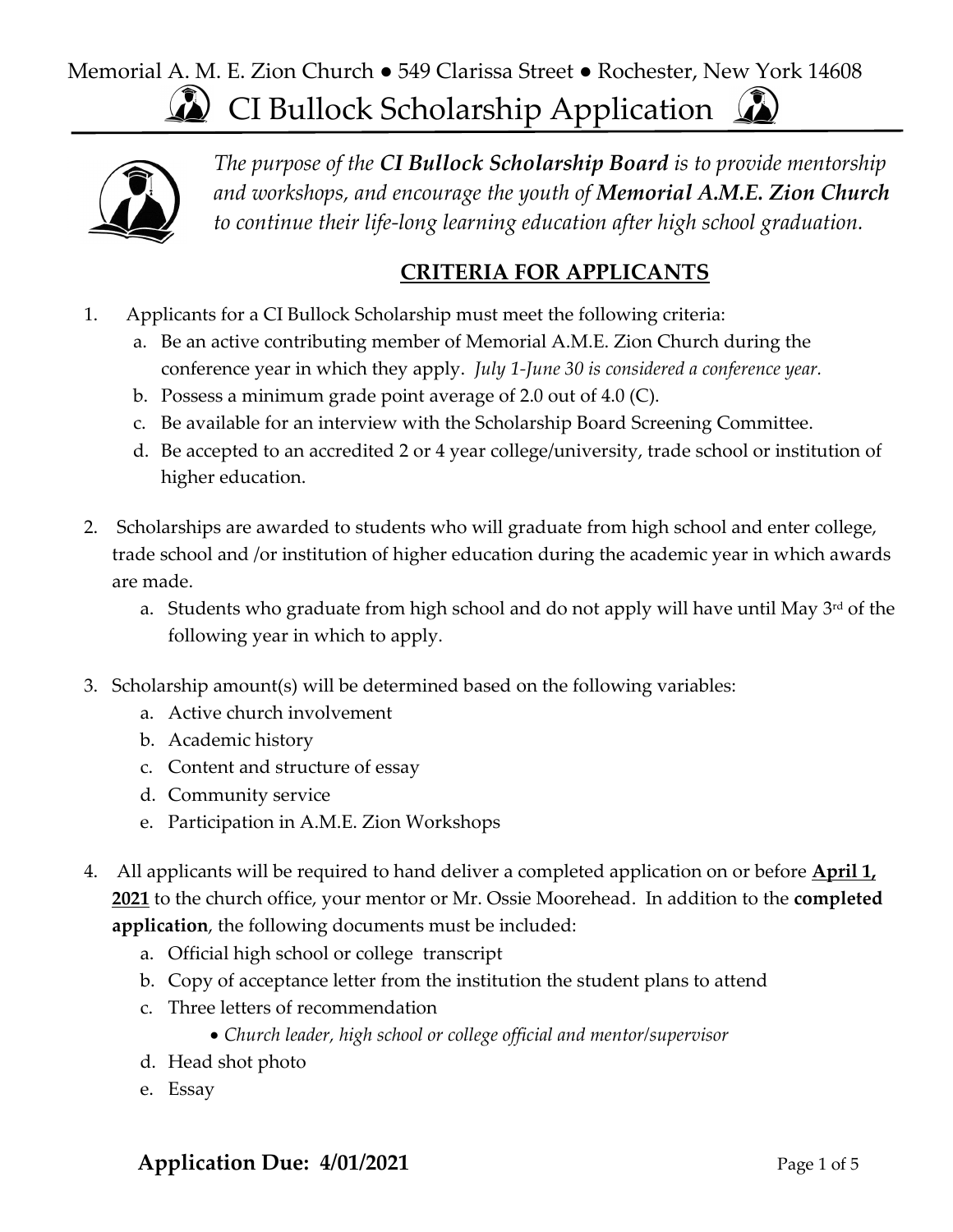#### Memorial A. M. E. Zion Church ● 549 Clarissa Street ● Rochester, New York 14608 CI Bullock Scholarship Application  $\Omega$

|           | Name                                                        |                       |                                         |
|-----------|-------------------------------------------------------------|-----------------------|-----------------------------------------|
|           | Last                                                        | First                 | Middle                                  |
|           |                                                             |                       |                                         |
|           |                                                             | Month/Day/Year        |                                         |
| Address   |                                                             |                       |                                         |
|           |                                                             | <b>Street Address</b> |                                         |
|           |                                                             |                       |                                         |
|           | City                                                        | State                 | Zip Code                                |
| Telephone |                                                             |                       |                                         |
|           |                                                             |                       |                                         |
| Email     |                                                             |                       |                                         |
|           |                                                             |                       |                                         |
|           |                                                             |                       |                                         |
|           |                                                             |                       |                                         |
|           |                                                             |                       | ~For Scholarship Board Use Only~        |
|           | African Methodist Episcopal Zion Church                     |                       |                                         |
|           | <b>Established 1827</b>                                     |                       |                                         |
|           | Applicant Mentor:                                           |                       |                                         |
|           |                                                             | Name of Mentor        |                                         |
|           | Please check off items that are included within application |                       |                                         |
|           | <b>Completed Application</b>                                |                       | Official high school/college transcript |
|           | Acceptance letter                                           |                       | Letters of Recommendation (3)           |
|           | Essay                                                       | Head shot photo       |                                         |
|           |                                                             |                       |                                         |

**Application Due: 4/01/2021** Page 2 of 5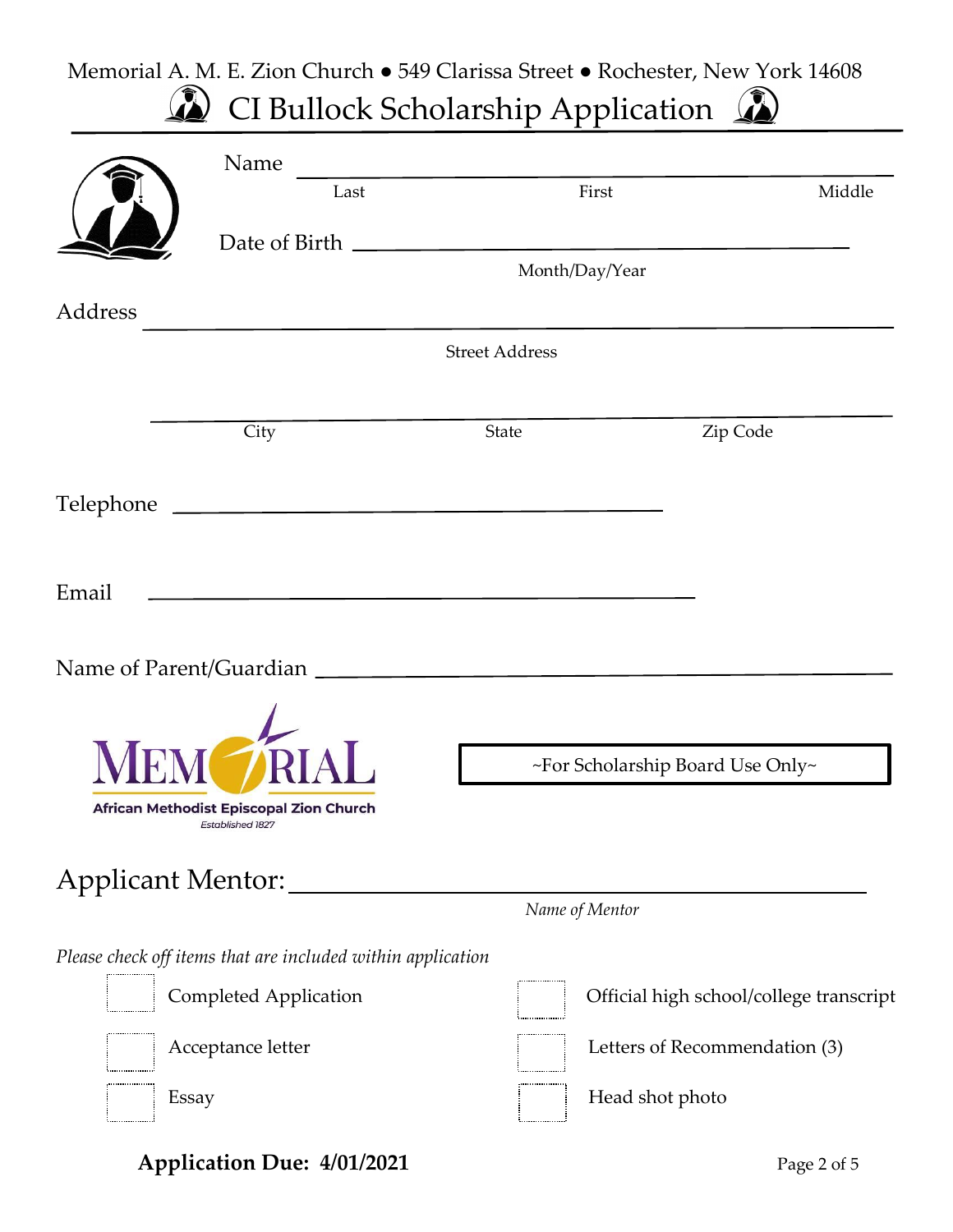Memorial A. M. E. Zion Church ● 549 Clarissa Street ● Rochester, New York 14608

# CI Bullock Scholarship Application

### A. Church & Community Involvement

| Activity | Dates of Participation |
|----------|------------------------|
|          |                        |
|          |                        |
|          |                        |
|          |                        |
|          |                        |
|          |                        |
|          |                        |
|          |                        |
|          |                        |
|          |                        |
|          |                        |
|          |                        |
|          |                        |
|          |                        |
|          |                        |
|          |                        |
|          |                        |

### B. High School or College Information

| Name used on<br>school records |      |                             |                |
|--------------------------------|------|-----------------------------|----------------|
|                                | Last | First                       | Middle Initial |
|                                |      | Name of High School/College |                |
|                                |      |                             |                |
| <i>Address</i>                 |      |                             |                |
|                                |      | <b>Street Address</b>       |                |
|                                |      |                             |                |
|                                |      | City, State Zip Code        |                |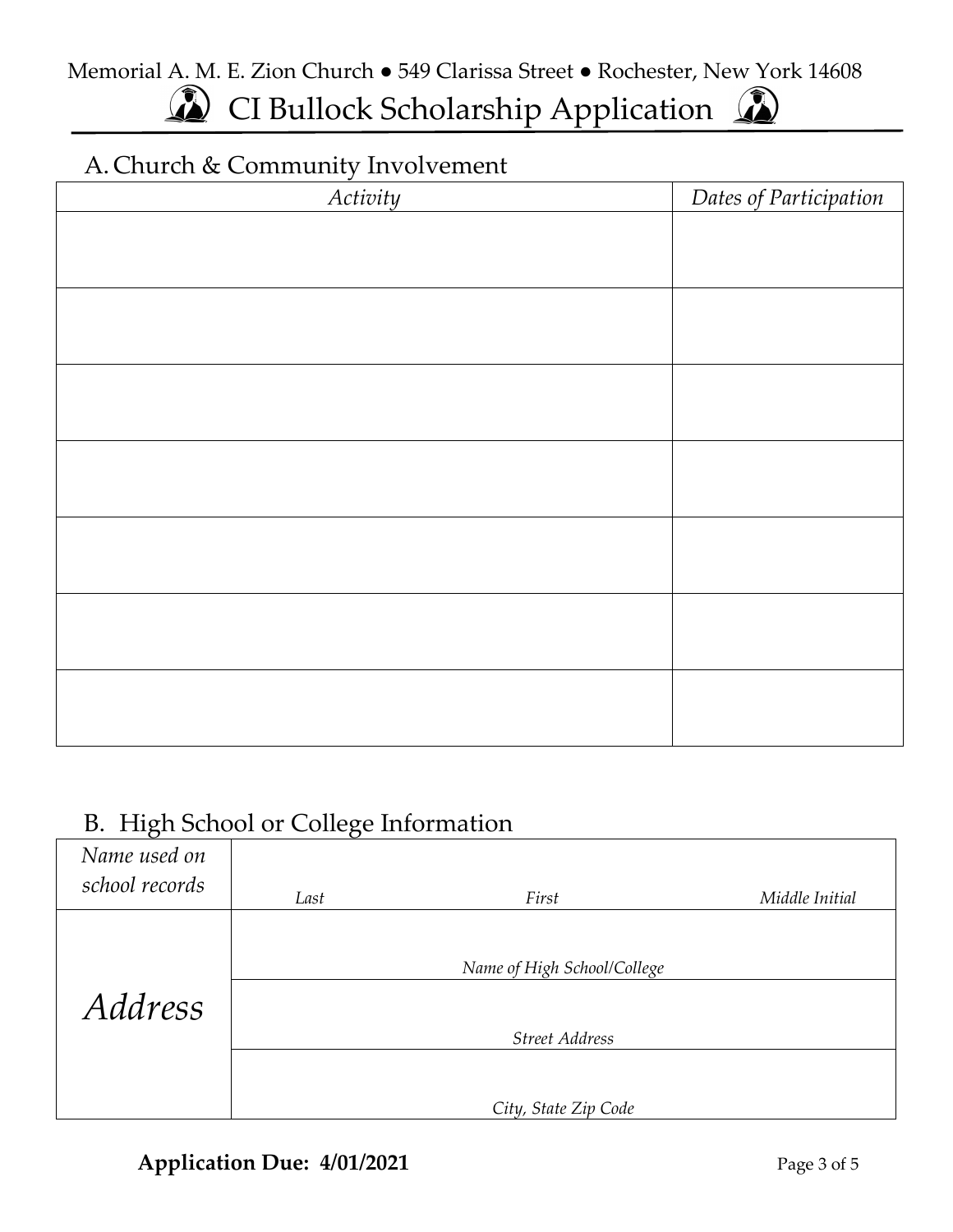Memorial A. M. E. Zion Church ● 549 Clarissa Street ● Rochester, New York 14608  $\Omega$ 

CI Bullock Scholarship Application

### C. Intended College/University Information

|                                         | Accepted?  |
|-----------------------------------------|------------|
| Name of College/University/Trade School | $Y$ or $N$ |
| <b>Street Address</b>                   |            |
| City, State Zip Code                    |            |

| D. Recommendation/Reference Contact Information |              | Church Leader<br>High School/College Official<br>Supervisor/Mentor |
|-------------------------------------------------|--------------|--------------------------------------------------------------------|
| Name                                            | Relationship |                                                                    |
| <b>Street Address</b>                           |              |                                                                    |
| City, State Zip Code                            |              |                                                                    |
|                                                 |              |                                                                    |
| Name                                            | Relationship |                                                                    |
| <b>Street Address</b>                           |              |                                                                    |
| City, State Zip Code                            |              |                                                                    |

| Name                 | Relationship |  |
|----------------------|--------------|--|
| Street Address       |              |  |
| City, State Zip Code |              |  |